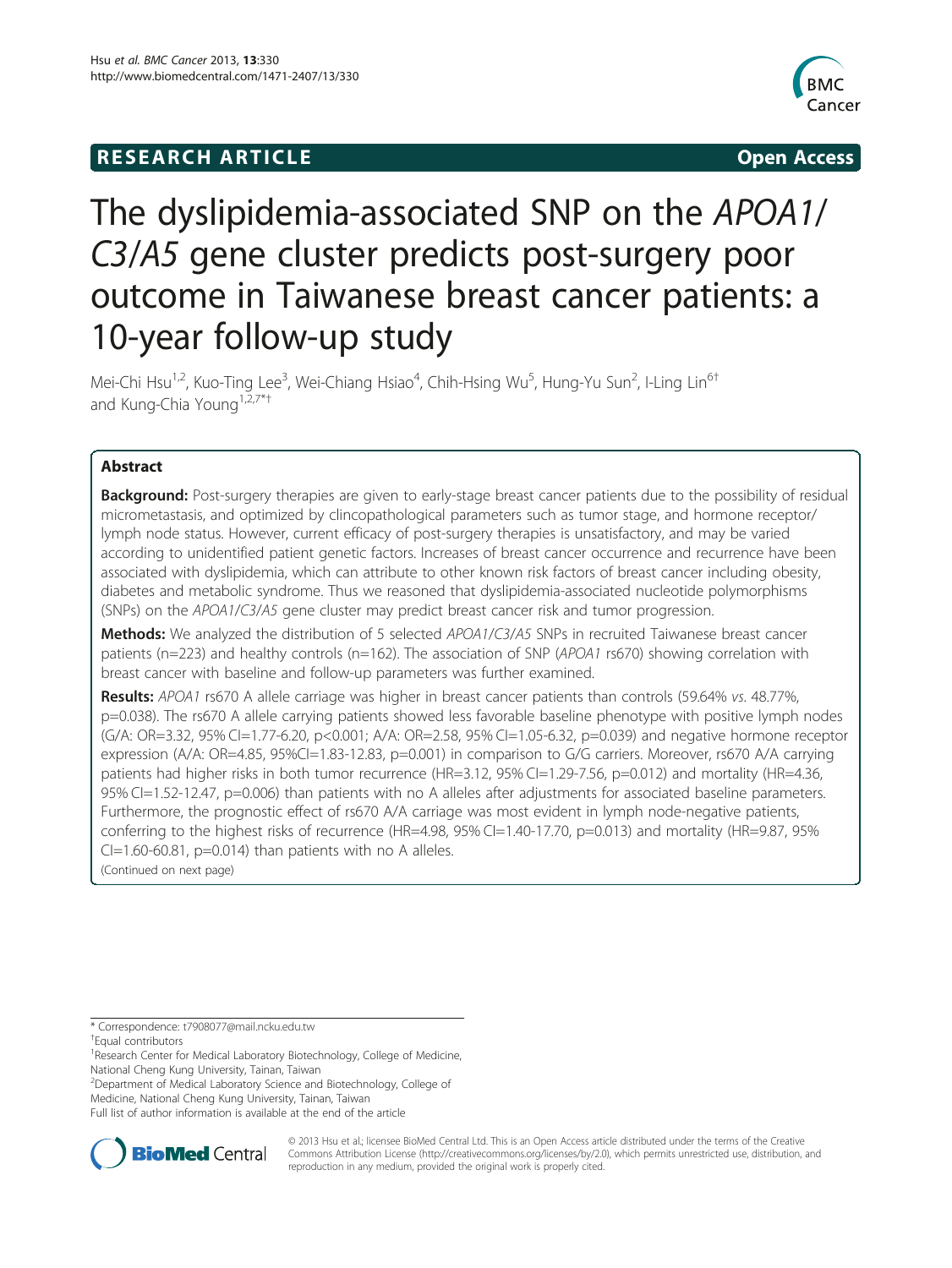#### (Continued from previous page)

Conclusions: APOA1 rs670 A/A carriage showed poor post-surgery prognosis in Taiwanese lymph node-negative breast cancer patients, whose prognosis were considered better and adjuvant treatment might be less stringent according to currently available assessment protocols. Our findings suggest that APOA1 rs670 indicate a post-surgery risk of breast cancer disease progression, and that carriers of this SNP may benefit from more advanced disease monitoring and therapy regimens than the current regular standards. Furthermore, control of lipid homeostasis might protect APOA1 rs670 minor allele carriers from breast cancer occurrence and progression.

Keywords: APOA1/C3/A5, SNP, APOA1 rs670, Lymph node micrometastasis, Post-surgery, Prognosis

#### **Background**

Breast cancer is currently the leading cause of cancer deaths in females worldwide, and also the second most common cancer after lung cancer [[1\]](#page-9-0). The current therapeutic regimens for operable early-stage breast cancers include endocrine therapy, chemotherapy and radiotherapy. The assessment tools for post-surgery planning are currently based on clinicopathological evaluations, but are unsatisfactory requiring finer adjustments [\[2](#page-9-0)]. The risk factors for breast cancer poor prognosis include positive sentinel lymph node metastasis, hormone receptor negativity, larger tumor size, younger age, and menopausal status [[2\]](#page-9-0). In contrast to the Western population, the breast cancer incidence peaks at a younger age in Oriental Asians, which include Taiwanese [[3,4\]](#page-9-0). Nevertheless, the westernized dietary pattern and lifestyle in Taiwan in the last two decades has increased the incidences of metabolic disorders, including dyslipidemia, as well as breast cancer in Taiwanese females [[4\]](#page-9-0).

Both cohort and case–control epidemiological observations have demonstrated the association of metabolic syndrome, obesity and diabetes with increased breast cancer risk [[5,6\]](#page-9-0). Dyslipidemia often occur in parallel to obesity and diabetes, and is a component of metabolic syndrome [\[7](#page-9-0)]. Dyslipidemia in the forms of hypertriglyceridemia, hypercholesterolemia, and low high density lipoprotein-cholesterol (HDL-C) have been observed in breast cancer patients of several ethnic groups [[8](#page-9-0)[-11](#page-10-0)]. Moreover, in large cohort studies dyslipidemia is associated with increased breast cancer risk and poor prognosis [[12](#page-10-0)-[14\]](#page-10-0). The intake of lipid-lowering drugs or agents in women was associated with reduced breast cancer occurrence and recurrence risk [\[15](#page-10-0)-[17\]](#page-10-0). Consistently, mammary tumor growth and metastasis was accelerated in a hyperlipidemic murine model [[18](#page-10-0)].

The APOA1/C3/A5 gene cluster transcribes for apolipoproteins (apo) A1, C3 and A5, which regulate HDL-formation and lipoprotein lipase activity [[19](#page-10-0)]. Singlenucleotide polymorphisms (SNPs) on the APOA1/C3/A5 gene cluster are associated with metabolic syndrome, dyslipidemia and diabetes [\[19](#page-10-0)]. APOA1 rs670 is associated with altered HDL-C levels, and increased risks of coronary artery disease and metabolic syndrome [[20](#page-10-0)-[25](#page-10-0)]. APOC3 rs2854116 and rs2854117 are correlated to insulin resistance and non-alcoholic liver steatosis [[26](#page-10-0)]. APOA5 rs662799 and rs2075291 carriers are known to have increased plasma triglyceride [[27,28\]](#page-10-0), and our recent study showed correlation of APOA5 rs662799 with central obesity in males [\[29\]](#page-10-0). Though the effects of these SNPs on APOA1/C3/A5 on metabolic disorders have been widely studied and reviewed, their contributions to breast cancer have not been determined in detail.

In this study, we first tested the correlation of 5 selected well-known SNPs on the APOA1/C3/A5 gene cluster with breast cancer in a case–control manner. Furthermore, we analyzed the effect of the SNPs associated with greatest breast cancer risk on patient baseline tumor characteristics, and their post-surgery outcome after a mean follow-up period of 10.4 years. Finally, we specifically examined the prognostic value of APOA1 rs670 in lymph node-negative breast cancer patients.

## **Methods**

## Patient recruitment

Taiwanese female breast cancer patients (n=223, 48.4± 10.2 years, ranged 29–75 years) received surgical intervention plus axillary/sentinel lymph node dissection during 1999–2005 at National Cheng Kung University Hospital (NCKUH) and Tainan Hospital, and were followed-up to November 2012. Healthy female controls  $(n=162, 43.0 \pm 8.8 \text{ years}, \text{ ranged } 19.0-69.0 \text{ years.}) \text{ were}$ also recruited. This is a continuation study of Hsiao et al., 2004 [\[30](#page-10-0)]. Bodyweight (kg) and body height (m) were measured at the time of mastectomy, and used for calculating body mass index (BMI, kg  $m^{-2}$ ). The diagnosis was confirmed by histological examinations of mammary and node specimens. Estrogen receptor (ER) and progesteron receptor (PR) expressions in primary breast tumor were determined as described previously [[31\]](#page-10-0). Individuals with at least one first-degree or second-degree female relatives affected by breast cancer were considered to have a family history. This information was obtained by interview with patients and their family members. The recruited patients received tamoxifen (TAM) (n=92), TAM and chemotherapy (n=56), TAM and radiotherapy (n=10), and triple-therapy (n=55). This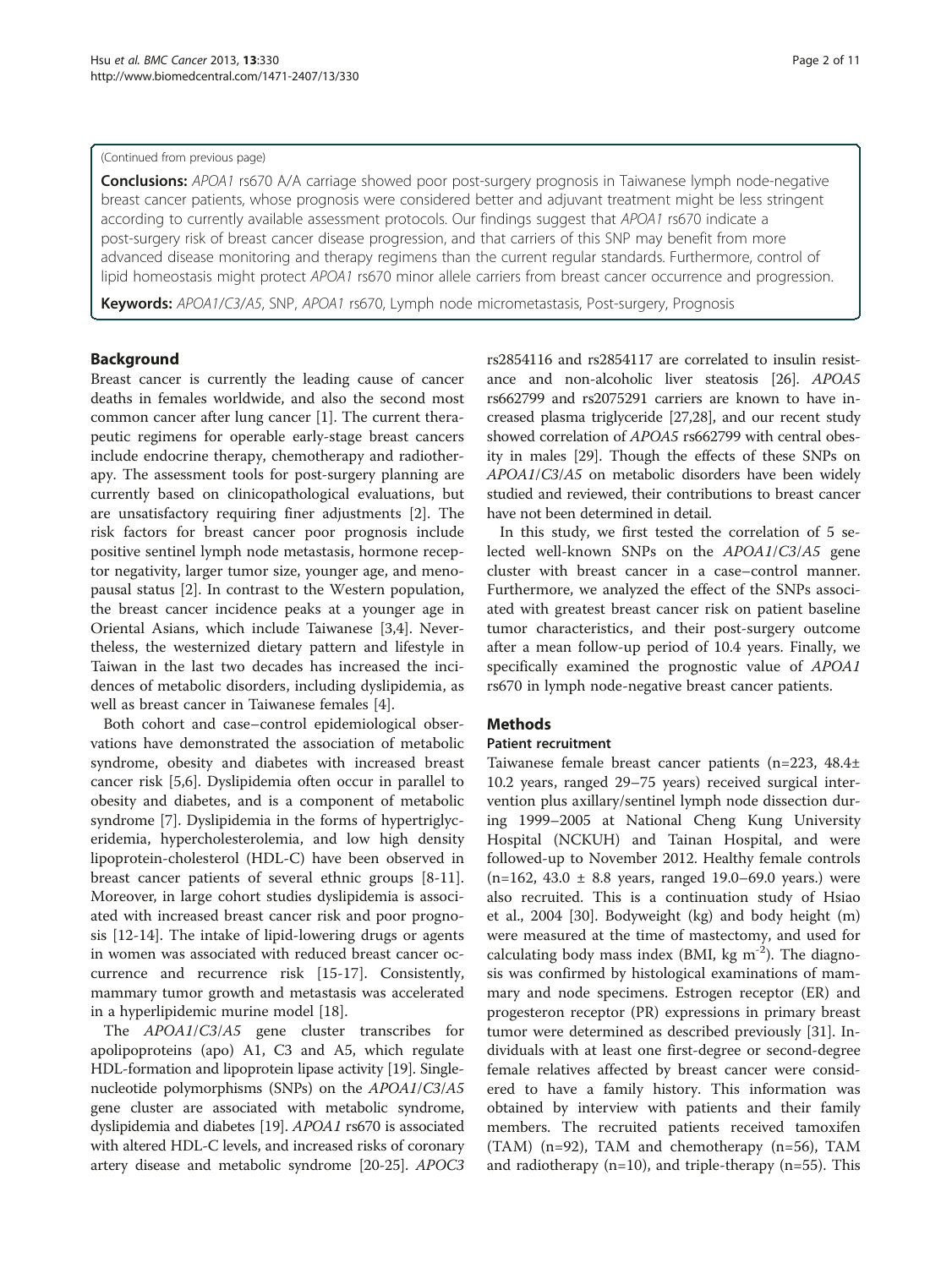<span id="page-2-0"></span>study received approval from the local institutional review board (NCKUH IRB) and signed informed consent was obtained from the patients.

## Genomic DNA extraction, SNP genotyping and linkage analysis

Genomic DNA was extracted from white blood cells using the Puregene DNA Isolation Kit (Gentra Systems, Minneapolis, MN, USA). According to criteria described in Hsu et al. [\[29\]](#page-10-0), we selected five SNPs on the APOA1/ C3/A4/A5 gene cluster that follows: APOA1 rs670, APOC3 rs2854116, APOC3 rs2854117, APOA5 rs662799 and APOA5 rs2075291. The SNP genotypes were determined using commercial real-time PCR primer and probes from Applied Biosystems (ABI, Foster City, CA, USA) (APOA5 rs662799 and APOA5 rs2075291) and TIB MOBIOL (Berlin, Germany) (APOA1 rs670, APOC3 rs2854116 and APOC3 rs2854117). Fluorescence data from real-time PCRs were collected by a Step-One-Plus Sequence Detection System (ABI) or LightCycler 480 (Roche, St. Louis, MO, USA). Haploview [[32\]](#page-10-0) was used for the analysis of SNP linkage disequilibrium, and Hardy-Weinberg equilibrium, and haplotype analysis. SNP linkage disequilibrium test results with logarithm of odds (LOD) socores ≥2 and pair-wise D'>0.80 were considered as significant linkage.

#### Statistical analysis

The association of SNP with breast cancer risk, baseline clinical parameters and post-surgery progression was analyzed by Chi-squared test. The odds ratio for unfavorable baseline characteristics and events in post-surgery progression was analyzed by binary or multi-nominal logistic analysis. The differences in BMI, age, and mean years in survival were analyzed by one-way ANOVA. The survival curves of APOA1 rs670 genotype carriers were plotted by Kaplan-Meier analysis. The hazard ratio for overall and recurrence-free survival was calculated by Cox proportional-hazards regression analysis. Possible confounders including unfavorable baseline characteristics, age and BMI were adjusted for in regression analysis. Statistical analysis was performed using SPSS 13 (SPSS Inc., Chicago, DE, USA). In all cases, p-values ≤0.05 were considered statistically significant.

## Results

## Demographic characteristics of recruited breast cancer patients

The baseline characteristics of the recruited breast cancer patients are shown in Table 1. The mean BMI of breast cancer patients at baseline was  $23.36\pm3.79$  kg m<sup>-2</sup>. The major tumor type of recruited patients was infiltrating ductal carcinoma (86.55%), and the tumor occurrence side was evenly distributed (right breast: 44.84%,

## Table 1 Demographic data of recruited breast cancer patients (n=223)

| Parameters                    | <b>Values</b>            |
|-------------------------------|--------------------------|
| Baseline                      |                          |
| Age (years)                   | 48.4±10.2 (29-75)        |
| $BMIa$ (kg m <sup>-2</sup> )  | 23.36±3.79 (15.06-38.05) |
| Tumor type                    |                          |
| Infiltrating ductal carcinoma | 193 (86.55%)             |
| Ductal carcinoma in situ      | 17 (7.62%)               |
| Others                        | 11 (4.93%)               |
| Unknown                       | $2(0.90\%)$              |
| Side                          |                          |
| Right                         | 100 (44.84%)             |
| Left                          | 114 (51.12%)             |
| <b>Both</b>                   | 9 (4.04%)                |
| Tumor size                    |                          |
| $<$ 5 $cm$                    | 159 (71.30%)             |
| $\geq$ 5cm                    | 26 (11.66%)              |
| Unknown                       | 38 (17.04%)              |
| Lymph node involvement        |                          |
| Positive                      | 121 (53.81%)             |
| Negative                      | 90 (40.36%)              |
| Unknown                       | 12 (5.83%)               |
| TMN staging                   |                          |
| Stages 0-2                    | 154 (69.06%)             |
| Stages 3-4                    | 30 (13.45%)              |
| Unknown                       | 39 (17.49%)              |
| ER/PR status                  |                          |
| Single or double positive     | 144 (64.57%)             |
| Negative                      | 52 (23.32%)              |
| Unknown                       | 27 (12.11%)              |
| Family history                |                          |
| Positive                      | 13 (5.83%)               |
| Negative                      | 203 (91.03%)             |
| Unknown                       | 7 (3.14%)                |
| Post-surgery follow-up        |                          |
| Therapies                     |                          |
| TAM only                      | 92 (41.26%)              |
| TAM and chemotherapy          | 56 (25.11%)              |
| TAM and radiotherapy          | 10 (4.48%)               |
| Triple therapy                | 55 (24.66%)              |
| Unknown                       | 10 (4.48%)               |
| Recurrence                    |                          |
| With                          | 56 (25.11%)              |
| Without                       | 167 (74.89%)             |
|                               |                          |
| Mortality                     |                          |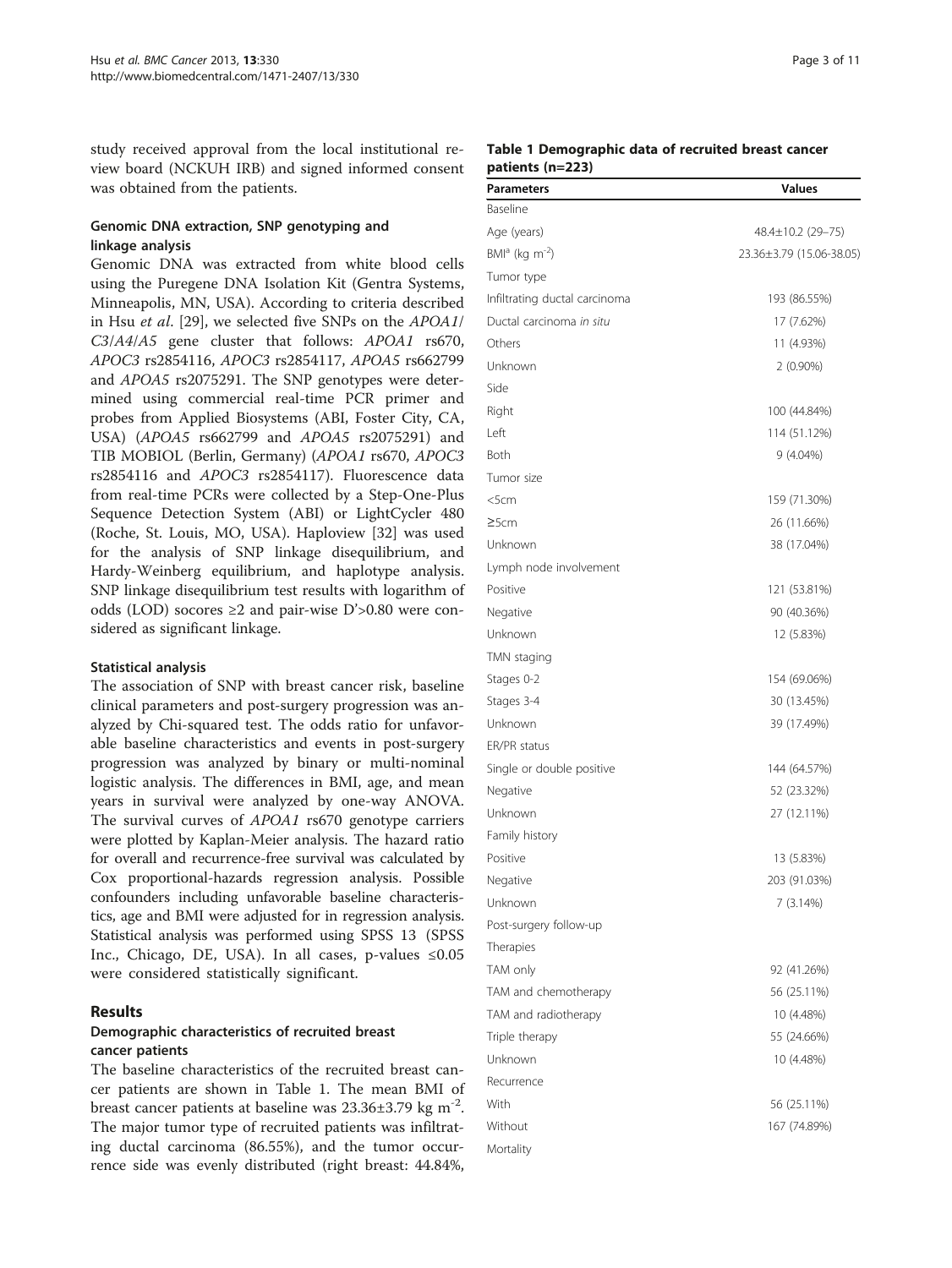| Table 1 Demographic data of recruited breast cancer |
|-----------------------------------------------------|
| patients (n=223) (Continued)                        |

| With                | 33 (14.80%)                  |
|---------------------|------------------------------|
| Without             | 190 (85.20%)                 |
| Progression-free    | 165 (73.99%)                 |
| Mean survival years |                              |
| Recurrence-free     | $9.26 \pm 5.31$ (0.04-24.52) |
| Overall             | 10.14±5.11 (0.14-24.52)      |

NOTE: Values shown are mean±s.d., or number of patients (% of n).

 $a$ Data from 185 patients. Bold type indicates  $p<$  0.050. Abbreviations: BMI Body mass index, ER estrogen receptor, PR progesterone

receptor, TAM tamoxifen.

left breast: 51.12%, bilateral: 4.04%). The recruited patients were mainly of early-stage breast cancer, as 71.30% of patients had tumors <5 cm, 69.06% were of tumor stages 0–2, and 64.57% of patients had single or double positive for ER and PR. Additionally, 53.81% of patients had detectable lymph node involvement, and only 5.83% had a family history of breast cancer. The follow-up period of the breast cancer patients ranged from 0.14 to 24.52 years (median: 9.93 years), mounting to 2261.68 person-years in total. About three-forth of patients (73.99%) remained progression-free of recurrence or death. The mean years for recurrence-free and overall survival were 9.26±5.31 and 10.14±5.11, respectively (Table [1](#page-2-0)).

## ApoA1 rs670 was associated with increased breast cancer risk

The distributions of the tested SNPs (APOA1 rs670, APOC3 rs2854116, APOC3 rs2854117, APOA5 rs662799 and APOA5 rs2075291) fitted the Hardy-Weinberg equilibrium in both breast cancer patients and healthy controls (Additional file [1\)](#page-9-0). Different linkage patterns of the tested SNPs were observed between breast cancer patients (Additional file [2\)](#page-9-0). Significant linkage (LOD≥ 2, D'> 0.80) was observed among APOA1 rs670, APOC3 rs2854116 and APOC3 rs2854117 (D'=0.84-0.88), and between APOA5 rs662799 and APOA5 rs2075291 in healthy controls  $(D'=0.86)$ . In contrast, the linkage among APOA1 rs670, APOC3 rs2854116 and APOC3 rs2854117 was lost in breast cancer patients, while significant linkage was only observed between the two  $APOAS$  SNPs (D'=1.00).

The frequency of  $APOA1$  rs670 A allele  $(G/A + A/A)$ carriers in breast cancer patients was significantly higher than that in healthy controls  $(59.64\% \text{ vs. } 48.77\%, \text{ p} = 0.038,$ Additional file [3](#page-9-0)). On the other hand, the genotype and allele frequencies of all other SNPs were comparable between breast cancer patients and healthy controls. The post-surgery therapies received by the different APOA1 rs670 genotype carriers were comparable  $(p=0.151)$ . Therefore we tested the contribution of APOA1 rs670 to

breast cancer in recruited patients cross-sectionally at baseline and longitudinally at follow-up.

## APOA1 rs670 was associated with sentinel lymph node-positivity and tumor ER/PR negativity at baseline

Upon analysis of APOA1 rs670 against breast tumor clinical parameters, we found the mean age and BMI of different APOA1 rs670 genotype carriers were comparable at baseline (Table [2\)](#page-4-0). In contrast, APOA1 rs670 was associated with nodal involvement as well as tumor hormone receptor expression (Table [2](#page-4-0) and [3](#page-5-0)). Baseline lymph node positivity was more frequent in patients carrying APOA1 rs670 G/A or A/A genotypes than in those carrying G/G genotype (G/A: 51.89%, A/A: 48.15%, G/G: 24.44%, p=0.002) (Table [2\)](#page-4-0). Moreover, APOA1 rs670 G/ A or A/A carriage also significantly increased the frequency of having tumors double negative for ER/PR expression than G/G carriage in patients (G/A: 24.53%, A/ A: 48.15%, G/G: 14.44%, p=0.006) (Table [2](#page-4-0)). In contrast, APOA1 rs670 was not associated with tumor occurrence side, type, size, and stage or a family history (Table [2](#page-4-0)). The odds of being lymph node-positive in APOA1 rs670 G/A carrying patients (OR=3.32, 95% CI=1.77-6.20,  $p$ < 0.001) and APOA1 rs670 A/A carriers (OR=2.58, 95% CI=1.05-6.32,  $p=0.039$ ) was higher than G/G carriers (Table [3\)](#page-5-0). On the other hand, APOA1 rs670 A/A carriers have significantly higher odds in having ER/PR doublenegative tumors than their G/G counterparts (OR=4.85, 95% CI=1.83-12.83, p=0.001) (Table [3](#page-5-0)).

## APOA1 rs670 A allele carriage was associated with poor post-surgery outcomes

Higher proportions of APOA1 rs670 G/A and A/A carrying breast cancer patients developed recurrence or death than G/G carriers (Table [4\)](#page-5-0). The higher incidences of recurrence in APOA1 rs670 G/A and A/A carriers translate higher risks to 2.07-fold (95% CI=1.03-4.14,  $p=0.041$ ) and 3.44-fold (95% CI=1.33-8.86, p=0.011) risk as compared with G/G carriers, respectively (Table [5](#page-6-0)). However, the increase in risk of recurrence in APOA1 rs670 G/A carriers may be confounded by their increased odds in worse baseline phenotype. After adjustment for lymph node status, the statistical significance remained in A/A carriers (OR=2.83, 95% CI, 1.05-7.61,  $p=0.040$ ), while that in G/A carriers were diminished  $(p=0.238)$  (Table [5](#page-6-0)). The risk of death was significantly increased in APOA1 rs670 A/A carriers (OR=6.03, 95% CI=2.08-17.51,  $p$ <0.001) and this persisted after adjustments for baseline confounders of lymph node ( $p=0.007$ ) and ER/PR ( $p=0.010$ ) status, while no significant risk was observed in G/A carriers with or without adjustments (Table [5\)](#page-6-0). The mean years in recurrence-free survival and overall survival of APOA1 rs670 A/A carriers were significantly shorter than that of  $G/A$  and  $G/G$  counterparts (all  $p<0.001$ ) (Table [4\)](#page-5-0). Despite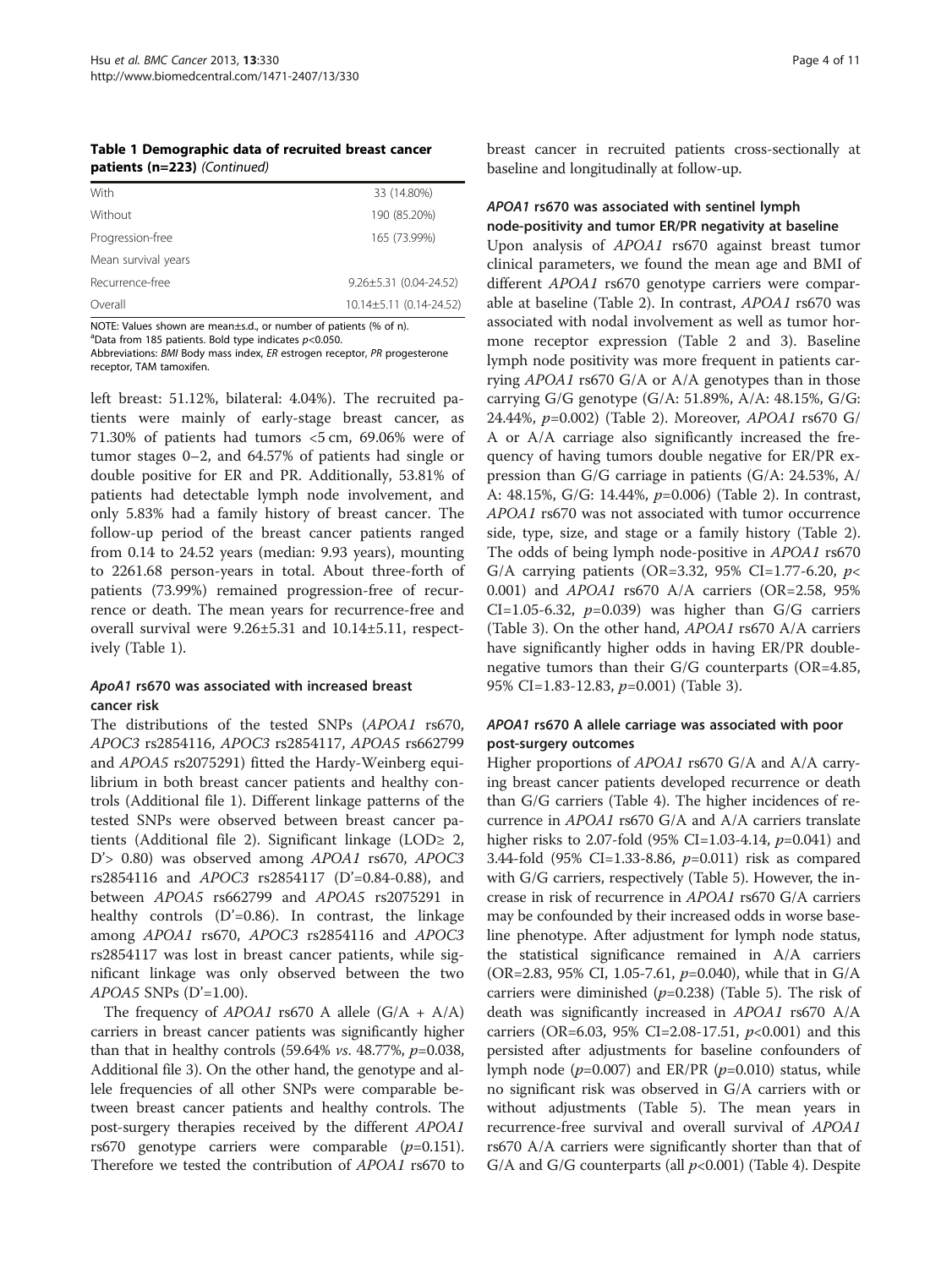|                               | $G/G$ (n=90)              | $G/A$ (n=106)             | $A/A$ (n=27)             | $P$ value <sup>a</sup> |
|-------------------------------|---------------------------|---------------------------|--------------------------|------------------------|
| Age                           | 46.61±10.14 (29.25-74.55) | 49.98±10.24 (29.87-74.57) | 47.83±9.81 (29.25-67.91) | 0.067                  |
| $BM^b$                        | 23.47±4.14 (15.06-34.48)  | 23.03±4.16 (2.25-38.05)   | 23.77±3.83 (18.18-32.05) | 0.654                  |
| Tumor type                    |                           |                           |                          |                        |
| Infiltrating ductal carcinoma | 73 (81.11%)               | 97 (91.51%)               | 23 (85.19%)              |                        |
| Ductal carcinoma in situ      | 10 (11.11%)               | 5 (4.72%)                 | 2 (7.41%)                |                        |
| Others                        | 5 (5.56%)                 | 4 (3.77%)                 | 2(7.41%)                 | 0.332                  |
| Unknown                       | 2(2.22%)                  | $0(0.00\%)$               | $0(0.00\%)$              |                        |
| Side                          |                           |                           |                          |                        |
| Right                         | 35 (38.89%)               | 52 (49.06%)               | 13 (48.15%)              |                        |
| Left                          | 51 (56.67%)               | 50 (47.17%)               | 13 (48.15%)              | 0.704                  |
| Bilateral                     | 4 (4.44%)                 | 4 (3.77%)                 | $1(3.70\%)$              |                        |
| Tumor size                    |                           |                           |                          |                        |
| $<$ 5 $cm$                    | 64 (71.11%)               | 76 (71.70%)               | 19 (70.37%)              |                        |
| 25cm                          | 6 (6.67%)                 | 16 (15.09%)               | 4 (14.81%)               | 0.227                  |
| Unknown                       | 20 (22.22%)               | 14 (13.21%)               | 4 (14.81%)               |                        |
| Lymph node involvement        |                           |                           |                          |                        |
| Positive                      | 22 (24.44%)               | 55 (51.89%)               | 13 (48.15%)              |                        |
| Negative                      | 61 (67.78%)               | 46 (43.40%)               | 14 (51.85%)              | 0.002                  |
| Unknown                       | 7 (7.78%)                 | 5 (4.72%)                 | $0(0.00\%)$              |                        |
| TMN staging                   |                           |                           |                          |                        |
| Stages 0-2                    | 63 (70.00%)               | 71 (66.98%)               | 20 (74.07%)              |                        |
| Stages $>2$                   | 7 (7.78%)                 | 19 (17.92%)               | 4 (14.81%)               | 0.194                  |
| Unknown                       | 20 (22.22%)               | 16 (15.09%)               | 3 (11.11%)               |                        |
| ER/PR status                  |                           |                           |                          |                        |
| Single or double positive     | 63 (70.00%)               | 68 (64.15%))              | 13 (48.15%)              |                        |
| Negative                      | 13 (14.44%)               | 26 (24.53%)               | 13 (48.15%)              | 0.006                  |
| Unknown                       | 14 (15.56%)               | 12 (11.32%)               | 1(3.70%)                 |                        |
| Family history                |                           |                           |                          |                        |
| Positive                      | 4 (4.44%)                 | 3 (2.83%)                 | $(0.00\%)$               |                        |
| Negative                      | 81 (90.00%)               | 97 (91.51%)               | 25 (92.59%)              | 0.823                  |
| Unknown                       | 5 (5.56%)                 | 6 (5.66%)                 | 2 (7.41%)                |                        |

<span id="page-4-0"></span>

| Table 2 APOA1 rs670 A allele carriage was associated with lymph node and hormone receptor status at baseline |  |  |
|--------------------------------------------------------------------------------------------------------------|--|--|
|--------------------------------------------------------------------------------------------------------------|--|--|

NOTE: Data shown represent number of patients (% of n) or mean±s.d.. Bold type indicates p<0.050.

<sup>a</sup>, results of Chi-squared analysis or ANOVA test, depending on the type of parameter analyzed.<br><sup>b</sup>, results from 185 patients.

Abbreviations: ER estrogen receptor, PR progesterone receptor.

the significance in increased recurrence risk, the APOA1 rs670 G/A breast cancer carriers had mean survival years comparable to their G/G counterparts.

## APOA1 rs670 A/A carriers had the worst outcome in lymph node-negative patients

To compare APOA1 rs670 A/A carriage with the other known risk factors in post-surgery prognosis, we performed Cox regression analysis including ER/PR status, lymph node involvement, age, BMI and post-surgery adjuvant in adjusted models. Of specific importance, lymph node-positivity, ER/PR-negativity, combined therapy, and APOA1 rs670 A/A carriage showed increased recurrence and mortality risk in unadjusted models (Table [6](#page-6-0)). The increased risk of recurrence and mortality observed in APOA1 rs670 A/A carriers remained significant after adjustments for lymph node involvement, ER/PR status, age, BMI, or post-surgery adjuvant (Additional file [4](#page-9-0)). When testing the prognostic effects of lymph node, ER/PR, postsurgery adjuvant and APOA1 rs670 A/A carrying status in an adjusted model, the significance of lymph node and APOA1 rs670 A/A was stronger than of ER/PR and postsurgery adjuvant (Table [6](#page-6-0)). Lymph node positivity showed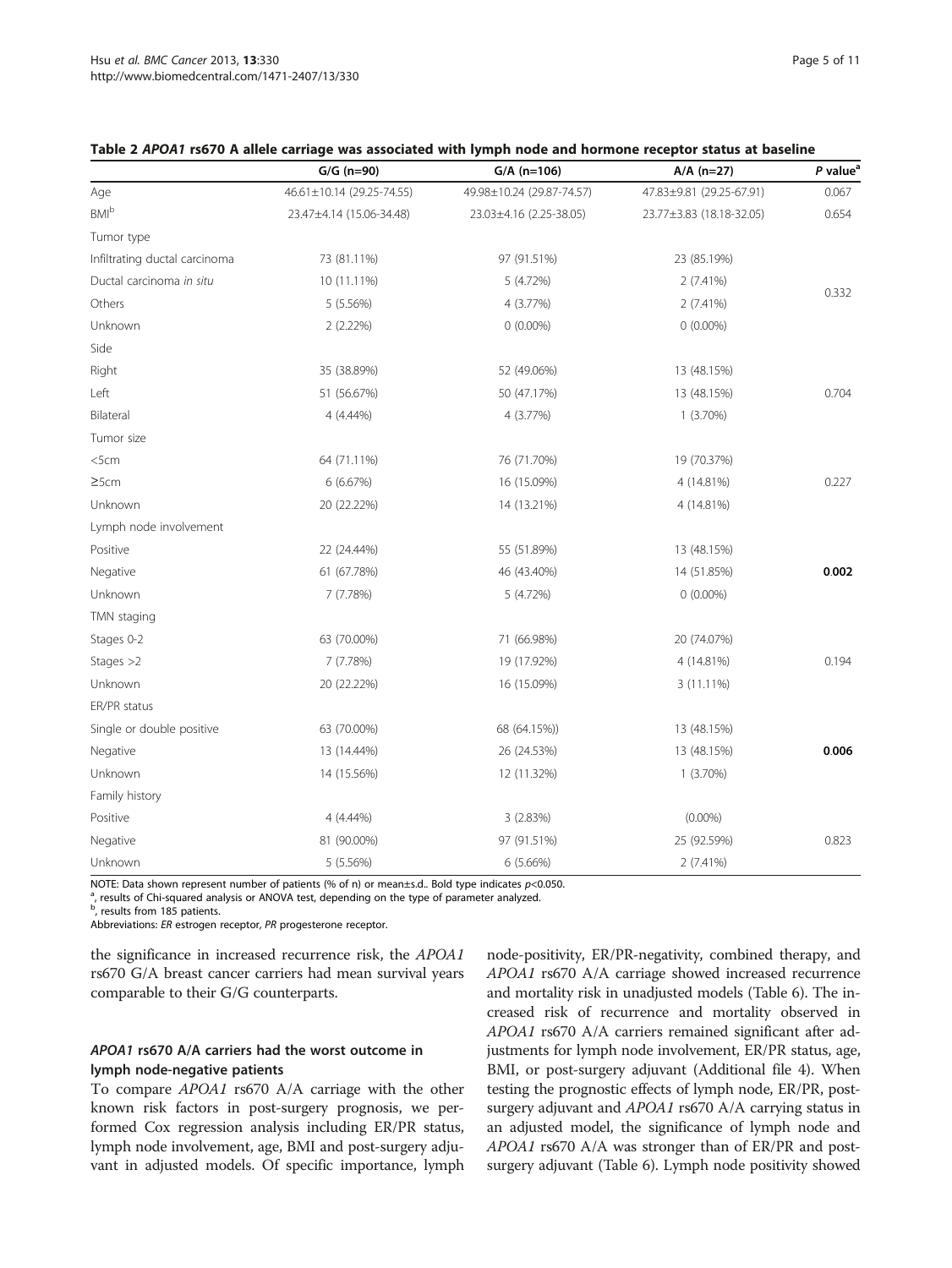|                                                               |                |                 | Multinominal logistic regression (using APOA1 rs670 G/G as reference) |                 |               |         |
|---------------------------------------------------------------|----------------|-----------------|-----------------------------------------------------------------------|-----------------|---------------|---------|
|                                                               |                | APOA1 rs670 G/A |                                                                       | APOA1 rs670 A/A |               |         |
|                                                               | <b>OR</b>      | 95% CI          | P value                                                               | <b>OR</b>       | 95% CI        | P value |
| Tumor type (using infiltrating ductal carcinoma as reference) |                |                 |                                                                       |                 |               |         |
| Ductal carcinoma in situ                                      | 0.38           | $0.12 - 1.15$   | 0.086                                                                 | 0.64            | $0.13 - 3.11$ | 0.575   |
| Others                                                        | 0.6            | $0.16 - 2.32$   | 0.461                                                                 | 1.27            | $0.23 - 6.99$ | 0.784   |
| Unknown                                                       | $\overline{0}$ | $0 - 0$         | N/A                                                                   | $\overline{0}$  | $0 - 0$       | N/A     |
| Side (using right as reference)                               |                |                 |                                                                       |                 |               |         |
| Left                                                          | 0.66           | $0.37 - 1.18$   | 0.160                                                                 | 0.69            | $0.28 - 1.66$ | 0.402   |
| Bilateral                                                     | 0.67           | $0.16 - 2.87$   | 0.593                                                                 | 0.67            | $0.07 - 6.59$ | 0.734   |
| Tumor size (using <5cm as reference)                          |                |                 |                                                                       |                 |               |         |
| 25cm                                                          | 2.25           | $0.83 - 6.08$   | 0.111                                                                 | 2.25            | $0.57 - 8.79$ | 0.245   |
| Unknown                                                       | 0.59           | $0.28 - 1.26$   | 0.173                                                                 | 0.67            | $0.21 - 2.21$ | 0.515   |
| Lymph node involvement (using positive as reference)          |                |                 |                                                                       |                 |               |         |
| Negative                                                      | 3.32           | 1.77-6.20       | < 0.001                                                               | 2.58            | 1.05-6.32     | 0.039   |
| Unknown                                                       | 0.95           | $0.28 - 3.18$   | 0.930                                                                 | $\mathbf 0$     | $0 - 0$       | N/A     |
| TMN staging (using stages 0-2 as reference)                   |                |                 |                                                                       |                 |               |         |
| Stages $>2$                                                   | 2.41           | $0.95 - 6.11$   | 0.064                                                                 | 1.8             | $0.48 - 6.79$ | 0.385   |
| Unknown                                                       | 0.71           | $0.34 - 1.49$   | 0.364                                                                 | 0.47            | $0.13 - 1.76$ | 0.263   |
| ER/PR status (using positive as reference)                    |                |                 |                                                                       |                 |               |         |
| Negative                                                      | 1.85           | $0.88 - 3.92$   | 0.106                                                                 | 4.85            | 1.83-12.83    | 0.001   |
| Unknown                                                       | 0.79           | $0.34 - 1.85$   | 0.592                                                                 | 0.35            | $0.04 - 2.87$ | 0.326   |
| Family history (using negative as reference)                  |                |                 |                                                                       |                 |               |         |
| Positive                                                      | 0.63           | $0.14 - 2.88$   | 0.548                                                                 | $\Omega$        | $0 - 0$       | N/A     |
| Unknown                                                       | 1              | $0.30 - 3.40$   | 0.997                                                                 | 1.3             | $0.24 - 7.09$ | 0.765   |

#### <span id="page-5-0"></span>Table 3 APOA1 rs670 A allele carrying patients had increased odds of lymph node involvement and hormone receptor expression negativity at baseline

NOTE: Bold type indicates  $p<0.050$ .

Abbreviations: CI confidence interval, ER estrogen receptor, PR progesterone receptor, OR odds ratio.

increased risks of recurrence (HR=2.62, 95% CI=1.43-4.79, p= 0.002) and mortality (HR= 5.35, 95% CI=2.25-12.68,  $p$ < 0.001), while *APOA1* rs670 A/A carriage in recurrence (HR=3.12, 95% CI=1.29-7.56,  $p=0.012$ ) and mortality (HR=4.36, 95% CI=1.52-12.47,  $p=$  0.006). In contrast, ER/ PR status was associated with mortality but no longer with recurrence in the adjusted model, while post-surgery adjuvant shows a reversed pattern (Table [6](#page-6-0)).

Therefore, to specifically rule out confounding from baseline lymph node involvement in predicting prognosis, we tested the prognostic effect of APOA1 rs670 A/A carriage in baseline lymph node status-stratified patient groups. The prognostic effect of APOA1 rs670 A/A carriage was only observed in the lymph node-negative patients (n=121, Table [7](#page-7-0) and Figure [1\)](#page-8-0) with higher hazard risks than non-stratified group (n=223, Table 4 and

|  |  |  |  | Table 4 APOA1 rs670 A allele carriage was associated with poor post-surgery outcomes |
|--|--|--|--|--------------------------------------------------------------------------------------|
|--|--|--|--|--------------------------------------------------------------------------------------|

|                     | $G/G (n=90)$                 | $G/A$ (n=106)           | $A/A$ (n=27)                 | P value <sup>a</sup> |
|---------------------|------------------------------|-------------------------|------------------------------|----------------------|
| Recurrence          | 15 (16.67%)                  | 30 (28.30%)             | 11 (40.74%)                  | 0.021                |
| Mortality           | 8 (8.89%)                    | 15 (14.15%)             | 10 (37.04%)                  | 0.002                |
| Mean survival years |                              |                         |                              |                      |
| Recurrence-free     | $9.63 \pm 4.97$ (0.16-21.38) | 10.03±5.45 (0.04-24.52) | $5.36 \pm 4.11$ (0.18-17.21) | $<$ 0.001            |
| Overall             | 10.30±4.67 (0.16-21.38)      | 10.98±5.32 (0.14-24.52) | $6.33\pm4.00$ (0.55-17.21)   | $<$ 0.001            |

NOTE: Data shown represent number of patients (% of n) or mean±s.d.. Bold type indicates p<0.050. <sup>a</sup>, results of Chi-squared analysis or ANOVA test, depending on the type of parameter analyzed.

Abbreviations: ER estrogen receptor, PR progesterone receptor.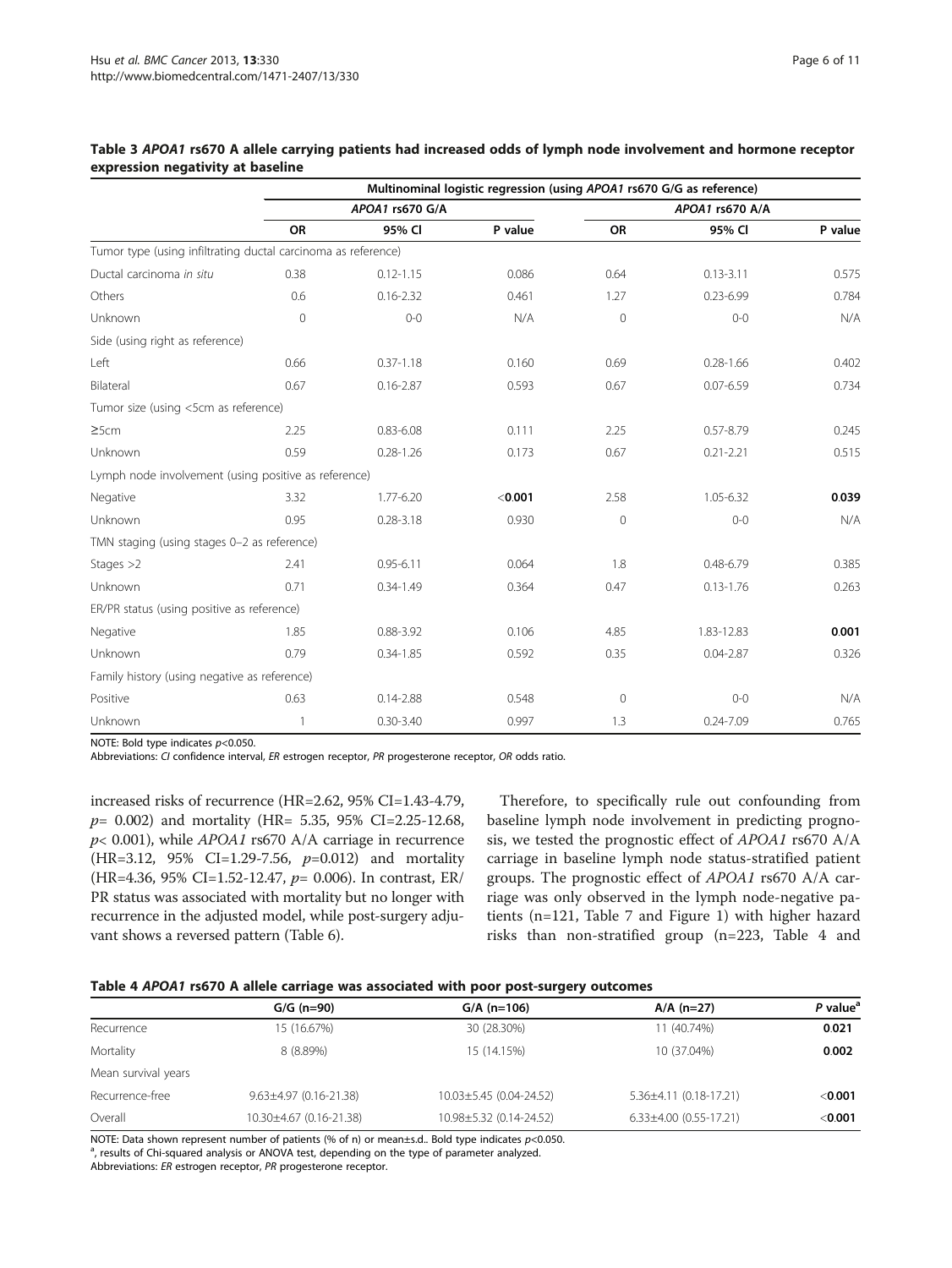|            | rs670 |                    | ER/PR-adjusted <sup>b</sup><br>Lymph node-adjusted <sup>a</sup> |                   | Unadjusted               |                   |                          |  |  |
|------------|-------|--------------------|-----------------------------------------------------------------|-------------------|--------------------------|-------------------|--------------------------|--|--|
|            |       | OR (95% CI)        | P value                                                         | OR (95% CI)       | P value                  | OR (95% CI)       | P value                  |  |  |
| Recurrence | G/G   | 1.00               | ۰                                                               | 1.00              | $\overline{\phantom{a}}$ | 1.00              | $\overline{\phantom{a}}$ |  |  |
|            | G/A   | 2.07 (1.03-4.14)   | 0.041                                                           | 1.57 (0.74-3.33)  | 0.238                    | 2.49 (1.14-5.44)  | 0.022                    |  |  |
|            | A/A   | 3.44 (1.33-8.86)   | 0.011                                                           | 2.83 (1.05-7.61)  | 0.040                    | 3.08 (1.08-8.78)  | 0.035                    |  |  |
| Mortality  | G/G   | 1.00               | ۰                                                               | 1.00              | $\overline{\phantom{a}}$ | 1.00              | $\overline{\phantom{a}}$ |  |  |
|            | G/A   | 1.82 (0.74-4.48)   | 0.191                                                           | $2.25(0.83-6.11)$ | 0.112                    | $1.05(0.4-2.76)$  | 0.925                    |  |  |
|            | A/A   | $6.03(2.08-17.51)$ | 0.001                                                           | 5.14 (1.56-16.97) | 0.007                    | $4.45(1.4-14.15)$ | 0.010                    |  |  |

#### <span id="page-6-0"></span>Table 5 APOA1 rs670 A allele carrying patients had increased odds of post-surgery disease progression

NOTE: Data shown represent number of patients (% of n) or mean±s.d.. Bold type indicates p<0.050.

 $a$ , adjusted for lymph node status, n=211.

<sup>b</sup>, adjusted for ER/PR status, n=196.

Abbreviations: CI confidence interval, ER estrogen receptor, PR progesterone receptor, OR odds ratio.

Additional file [5](#page-9-0) upper panels). The prognostic effect of APOA1 rs670 A/A carriage did not reach statistical significance in node-positive patients (n=90, Table [7](#page-7-0) and Additional file [5](#page-9-0) lower panels). The risk of recurrence associated with APOA1 rs670 A/A carriage was higher as compared with G/G (HR=4.98, 95% CI=1.40-17.70,  $p=0.013$ ) in lymph node-negative breast cancer patients. The risk of mortality in lymph node-negative APOA1 rs670 A/A carrying breast cancer patients was also higher than APOA1 rs670 G/G counterparts (HR=9.87, 95% CI=1.60-60.81,  $p=0.014$ ). The contributions from ER/PR status, age, BMI, or post-surgery adjuvant in

predicting outcome remained insignificant in lymph node-status stratified groups (Table [7\)](#page-7-0).

#### **Discussion**

Dyslipidemia is a known complication of TAM-treatment in breast cancer patients, and increases risk of coronaryartery diseases in patients [\[33\]](#page-10-0). Of equal importance, dyslipidemia has been observed in breast cancer patients prior to treatment, and this correlation is supported by epidemiological studies [\[8](#page-9-0)-[11](#page-10-0)]. Concomitantly, usage of lipid-lowering drugs such as statin and niacin has been shown to associate with decreased breast cancer recurrence

| Table 6 APOA1 rs670 A/A carriage predicts poor post-surgery survival in breast cancer after adjustments for lymph |  |  |
|-------------------------------------------------------------------------------------------------------------------|--|--|
| node and ER/PR status                                                                                             |  |  |

|                                    | Unadjusted          |         | Adjusted (n=186)    |         |
|------------------------------------|---------------------|---------|---------------------|---------|
|                                    | HR (95% CI)         | P value | HR (95% CI)         | P value |
| Recurrence                         |                     |         |                     |         |
| Lymph node positivity <sup>a</sup> | 2.86 (1.65-4.96)    | < 0.001 | $2.20(1.18-4.10)$   | 0.013   |
| ER/PR negativity <sup>b</sup>      | 1.90 (1.08-3.37)    | 0.027   | $1.53(0.85 - 2.77)$ | 0.156   |
| Age                                | $1.01(0.98-1.04)$   | 0.479   |                     |         |
| BM <sup>c</sup>                    | $1.00(0.93 - 1.08)$ | 1.000   |                     |         |
| Combined therapy <sup>d</sup>      | 2.64 (1.46-4.78)    | 0.001   | 2.03 (1.01-4.08)    | 0.046   |
| APOA1 rs670 A/A <sup>e</sup>       | 4.02 (2.22-9.96)    | 0.001   | 3.02 (1.25-7.29)    | 0.014   |
| Mortality                          |                     |         |                     |         |
| Lymph node positivity <sup>a</sup> | $6.01(2.62-13.80)$  | < 0.001 | 2.09 (1.01-4.29)    | 0.046   |
| ER/PR negativity <sup>b</sup>      | $2.30(1.13-4.70)$   | 0.022   | 4.54 (1.88-10.94)   | 0.001   |
| Age                                | $1.03(0.99-1.06)$   | 0.127   |                     |         |
| BM <sup>c</sup>                    | $1.00(0.91 - 1.10)$ | 0.942   |                     |         |
| Combined therapy <sup>d</sup>      | 3.45 (1.50-7.98)    | 0.004   | 2.11 (0.84-5.31)    | 0.114   |
| APOA1 rs670 A/A <sup>e</sup>       | $6.30(2.47-16.08)$  | < 0.001 | 4.47 (1.56-12.79)   | 0.005   |

NOTE: P values were results of Cox proportional hazard regression analysis. Bold type indicates p<0.050.

<sup>a</sup>, compared with negative lymph node involvement, n=211.<br><sup>b</sup>, compared with ER/PR positive, n=196.

 $\frac{c}{n}$ , n=185. d

, compared with TAM only.

e, compared with APOA1 rs670 G/G.

Abbreviations: BMI Body mass index, ER estrogen receptor, HR Hazard ratio, PR progesterone receptor.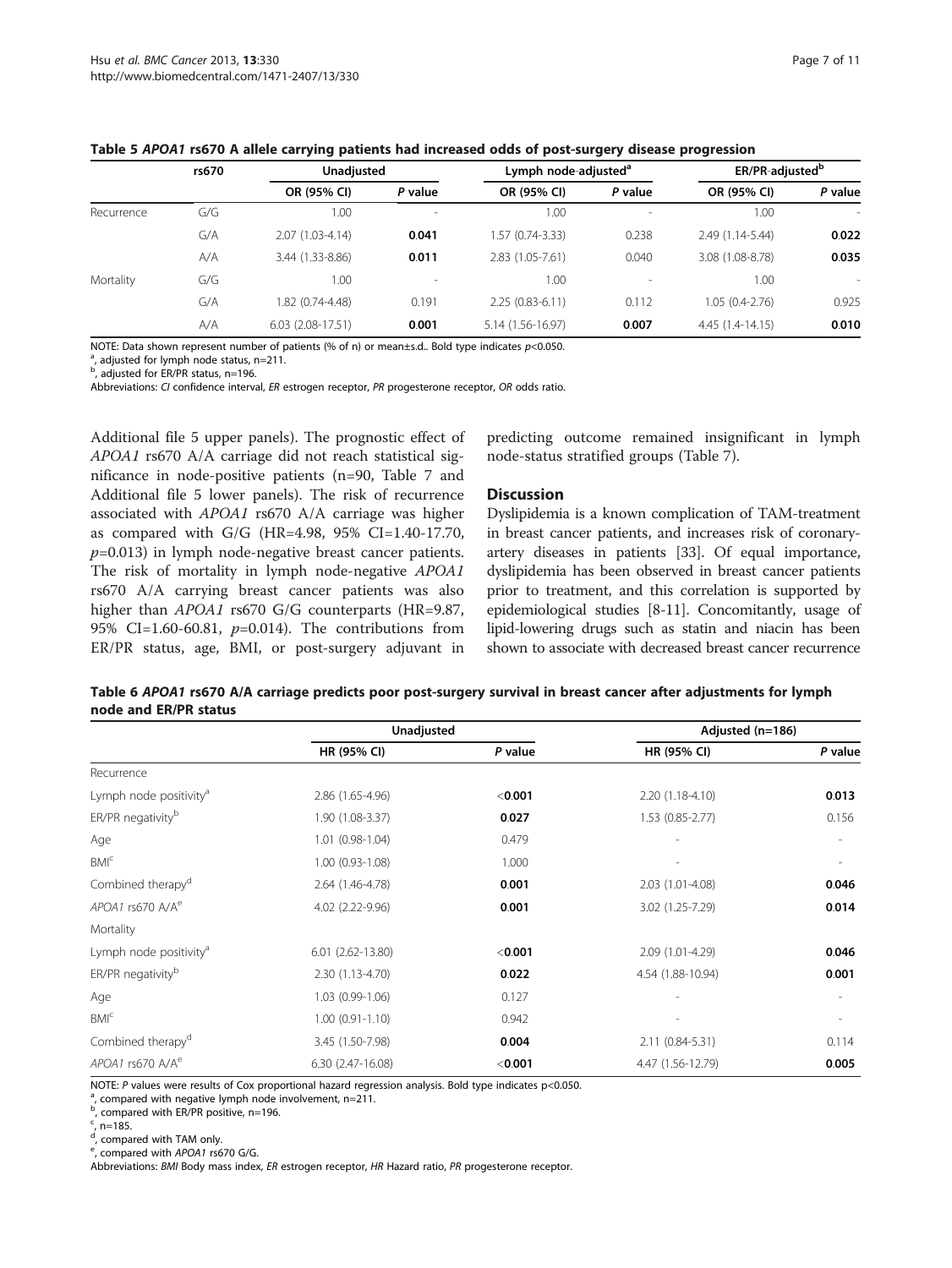|                               | Cox proportional hazard regression |                             |         |                            |               |         |
|-------------------------------|------------------------------------|-----------------------------|---------|----------------------------|---------------|---------|
|                               |                                    | Lymph node negative (n=121) |         | Lymph node positive (n=90) |               |         |
|                               | HR                                 | 95% CI                      | P value | HR                         | 95% CI        | P value |
| Recurrence                    |                                    |                             |         |                            |               |         |
| ER/PR negativity <sup>a</sup> | 2.06                               | $0.80 - 5.31$               | 0.136   | 0.62                       | $0.30 - 0.62$ | 0.202   |
| Age                           | 1.01                               | $0.96 - 1.05$               | 0.788   | 1.01                       | $0.98 - 1.01$ | 0.582   |
| <b>BMI</b>                    | 0.95                               | $0.84 - 1.08$               | 0.450   | 1.02                       | $0.92 - 1.02$ | 0.703   |
| Combined therapy <sup>b</sup> | 2.02                               | $0.83 - 4.93$               | 0.120   | 2.12                       | $0.85 - 5.29$ | 0.107   |
| APOA1 rs670 A/A <sup>c</sup>  | 4.98                               | 1.40-17.70                  | 0.013   | 2.46                       | $0.86 - 2.46$ | 0.093   |
| Mortality                     |                                    |                             |         |                            |               |         |
| ER/PR negativity <sup>a</sup> | 0.24                               | $0.05 - 1.08$               | 0.064   | 0.52                       | $0.22 - 1.18$ | 0.118   |
| Age                           | 1.05                               | $0.98 - 1.13$               | 0.196   | 1.02                       | $0.99 - 1.06$ | 0.262   |
| <b>BMI</b>                    | 0.89                               | $0.71 - 1.11$               | 0.296   | 1.03                       | $0.91 - 1.16$ | 0.648   |
| Combined therapy <sup>b</sup> | 1.83                               | $0.41 - 8.18$               | 0.430   | 2.65                       | 0.89-7.88     | 0.081   |
| $APOA1$ rs670 $A/Ac$          | 9.87                               | 1.60-60.81                  | 0.014   | 2.86                       | $0.96 - 8.55$ | 0.060   |
|                               |                                    |                             |         |                            |               |         |

<span id="page-7-0"></span>Table 7 APOA1 rs670 A/A carriers has the worst post-surgery outcomes in lymph node-negative patients

NOTE: Bold type indicates  $p<$  0.050.

, compared with ER/PR positive.

**b**, compared with TAM only.

<sup>c</sup>, compared with APOA1 rs670 G/G.

Abbreviations: BMI Body mass index, ER estrogen receptor, HR Hazard ratio, PR progesterone receptor.

and risk [\[15-17](#page-10-0)]. SNPs on the APOA1/C3/A5 gene cluster, which is involved in lipid metabolism, are highly associated with dyslipidemia, metabolic syndrome, insulin resistance and responsiveness to relative treatments [\[19](#page-10-0)]. However, the contribution of SNPs on the APOA1/C3/A5 gene cluster to breast cancer is yet to be defined. In this study, we tested the effects of dyslipidemia-associated SNPs on the APOA1/C3/A5 gene cluster: APOA1 rs670, APOC3 rs2854116, APOC3 rs2854117, APOA5 rs662799 and APOA5 rs2075291 on breast cancer progression in a Taiwanese patient group with mainly operable early-stage tumors, and a 10-year follow-up interval. We showed that only APOA1 rs670 out of the 5 tested SNPs was correlated to breast cancer, lymph node-positivity, ER/PR doublenegativity at baseline. Furthermore, carriers of both minor alleles on APOA1 rs670 had shortest survival time and highest risk in disease progression independent of baseline characteristics. Moreover, the prognostic value of APOA1 rs670 A/A carriage in the worse post-surgery outcomes was most evident in lymph node-negative patients.

The rs670 SNP contains a G-to-A substitution at 75bp upstream of APOA1 transcriptional start site, and is within a MSPI restriction enzyme recognition [\[19](#page-10-0)]. A cross-sectional study focusing on the association of APOA1 SNPs with breast cancer and patient phenotype reported that the -75G/A polymorphism correlated with breast cancer risk at baseline [[34\]](#page-10-0). However, the slight discrepancy in associations of -75G/A polymorphism with ER status observed by us and Hamrita et al. is likely due to ethnic (Taiwanese *vs*. Tunisian) and age differences (62.7% vs. 38.9% <50years) [\[34](#page-10-0)]. Nevertheless,

in our longitudinal study we found that APOA1 rs670 predicted worse outcome after adjustment for ER/PR status, indicating alternative contributions from APOA1 rs670 in cancer progression. ApoA1 is the structural protein of HDL, and interacts with lecithin cholesterol acyl transferase, which controls the limiting steps in HDL maturation and therefore reverse cholesterol transport [[19\]](#page-10-0). The minor allele of APOA1 rs670 has been correlated to altered HDL-C, diabetes and coronaryartery disease: lower levels of HDL-C was observed in Northern Indians [\[20](#page-10-0)], and correlated with severe forms of cardiovascular diseases in Northern Indians, Caucasians in Spain and Australia [\[20,24,25](#page-10-0)]. Moreover, APOA1 rs670 A/A Spanish carriers had a higher risk of diabetes than their non-A/A counterparts, though their HDL-C did not differ significantly [[21,22](#page-10-0)]. As plasma apoA1 level is regulated by estrogen and thus TAM treatments, the timing of plasma apoA1 measurement in breast cancer patients is critical. However, we did not have access to TAM treatment-naïve plasma of the patients recruited in this study. Nevertheless, the disease phenotype associated APOA1 rs670 remains significant without HDL-C differences, as has been reported in a number of studies on metabolic/cardiovascular diseases [[21,24,25\]](#page-10-0).

The significance of plasma HDL-C levels in breast cancer has long been investigated and debated [[35\]](#page-10-0). The current held view is that higher HDL-C levels, which are preventive for cardiovascular events, are also protective for breast cancer. The majority of reports supporting this view were of case–control design, and found lower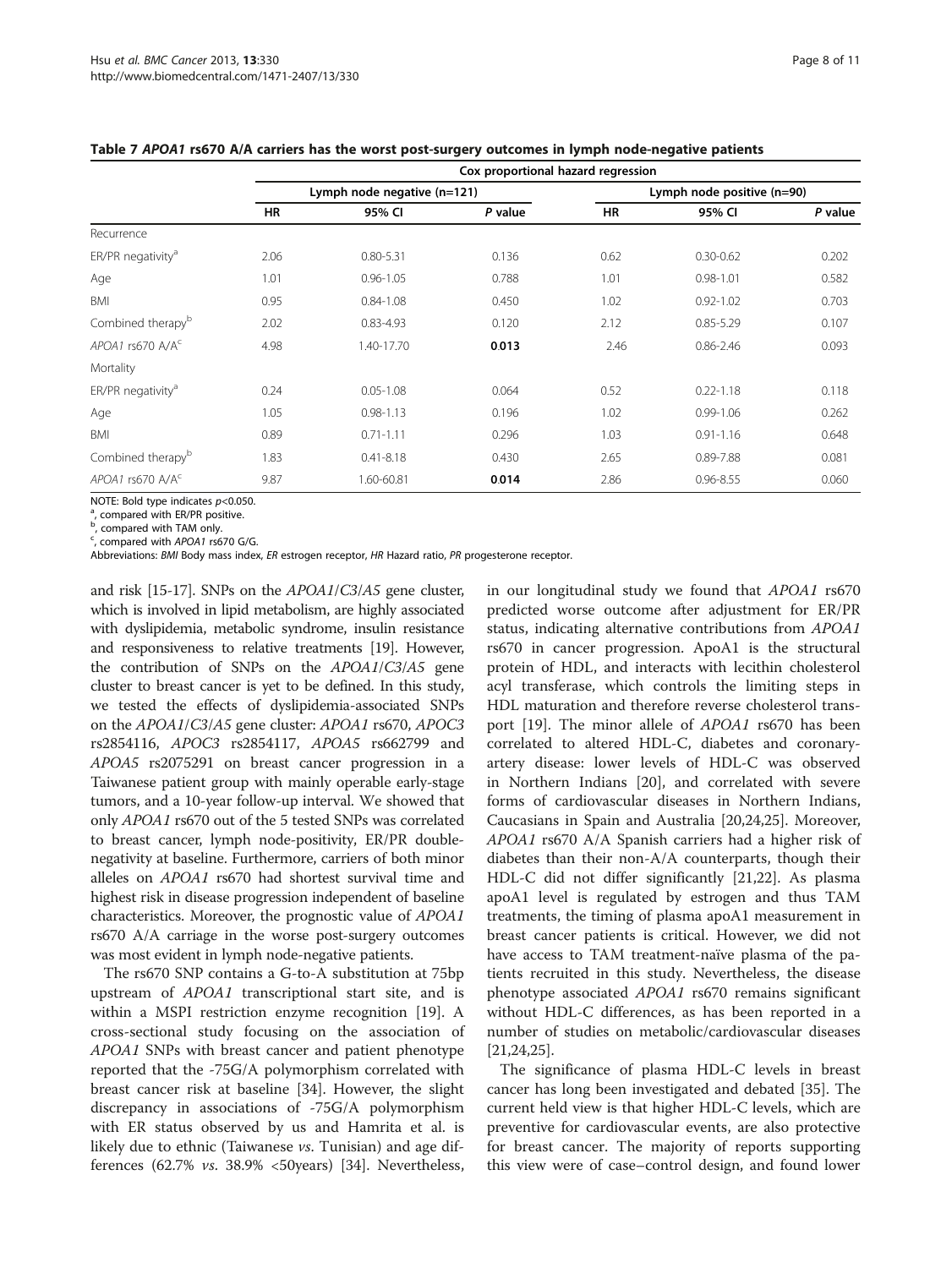<span id="page-8-0"></span>

total or lipid-rich HDL, or higher total cholesterol/HDL-C ratio in breast cancer patients as compared with noncancerous or other cancer controls in various ethnic groups [[8](#page-9-0),[10](#page-10-0),[11](#page-10-0)]. A 17.2-year prospective cohort study carried out in Norway found that naive females with the lowest quartile of HDL-C had highest risk of later developing breast cancer [\[14](#page-10-0)]. Moreover, the same Norwegian group found the breast cancer patients with highest total cholesterol or lowest plasma HDL-C levels had highest risk in mortality [\[13](#page-10-0)]. The female breast is an active site of both lipid uptake and lipid secretion during periods of milk secretion, thus it is readily acceptable that apoA1 is present in human milk [\[36](#page-10-0)]. Supportively, apoA1 was also identified in the breast cancer tissues and ex vivo cultured medium. ApoA1 was found in breast tumors, and its amount was correlated positively with chemotherapy resistance in malignant tumors [[37\]](#page-10-0). In contrast, breast tumors later found responsive to chemotherapy secreted higher amount of apoA1 than tumors nonresponsive to chemotherapy during short term ex vivo culture, while non-cancerous tissues secreted highest amount of apoA1 [\[38\]](#page-10-0). Furthermore, a successful reduction of breast cancer growth in mice by vitamin D treatment was accompanied by decrease of apoA1 production in tumor tissues [[39](#page-10-0)]. It is at this stage unknown how much apoA1 in circulation is contributed by the mammary tissue, but the retention of apoA1 in breast cancer tissues is in accordance with the observation of lower plasma HDL/apoA1 in breast cancer patients. Though the association of plasma lipid profiles and breast cancer incidence or progression is strongly and continuously suggested, the molecular mechanisms of HDL or apoA1 in promoting breast cancer risk are still unclear.

Plasma apoA1/lipid-poor HDL bind to ATP-binding cassette (ABC) lipid transporters during maturation, and the intracellular cholesterol is exported to load onto HDL, facilitating reverse cholesterol transport [\[40](#page-10-0)]. Several members of the ABC family were found in mammary tissues, but only those associated with drug resistance were increased in breast cancers as compared with normal tissues [[41\]](#page-10-0). In contrast, ABC transporters involved in lipid transport, including ABC-A1 and ABC-A3, were decreased in breast cancer tissues as compared with healthy mammary glands [[42](#page-10-0)]. *In vitro* studies found that over-expression of ABC-G1 in breast cancer cell line induces cellular cholesterol efflux and apoptosis [[43\]](#page-10-0). Moreover, ABCA- or ABCG-HDL binding concomitantly induces intracellular signaling and suppresses inflammatory reactions, which is known to be a key factor in tumorigenesis. Binding of ABCA or ABCG by apoA1 induces the recruitment of phosphrylated STAT-3 and JAK2, and thus suppresses the inflammatory pathways including TL4-signalling [\[40](#page-10-0)]. Furthermore, ABCA induces Cdc42 and PAK-1 signaling, which in turn are regulative for breast cancer ER/PR expression in vitro and *in vivo* [\[44,45](#page-10-0)]. Therefore, the altered HDL/apoA1 levels observed in APOA1 rs670 A carriers may participate in the tumorigenesis, survival, ER/PR status of breast cancer cells. In a previous published study, we found that genetic and intra-tumoral ER polymorphisms were correlated with breast cancer in Taiwanese females [[30,31\]](#page-10-0). It would be of interest how *APOA1* rs670 and HDL-C interact with ER polymorphisms both at a systemic and local (mammary tissue) level in these patients.

Clinically, our finding of worst outcome in APOA1 rs670 A/A breast cancer patients as compared to their non-A/A counterparts provides pivotal implications in personalized treatment regimen and therapeutic strategies. The median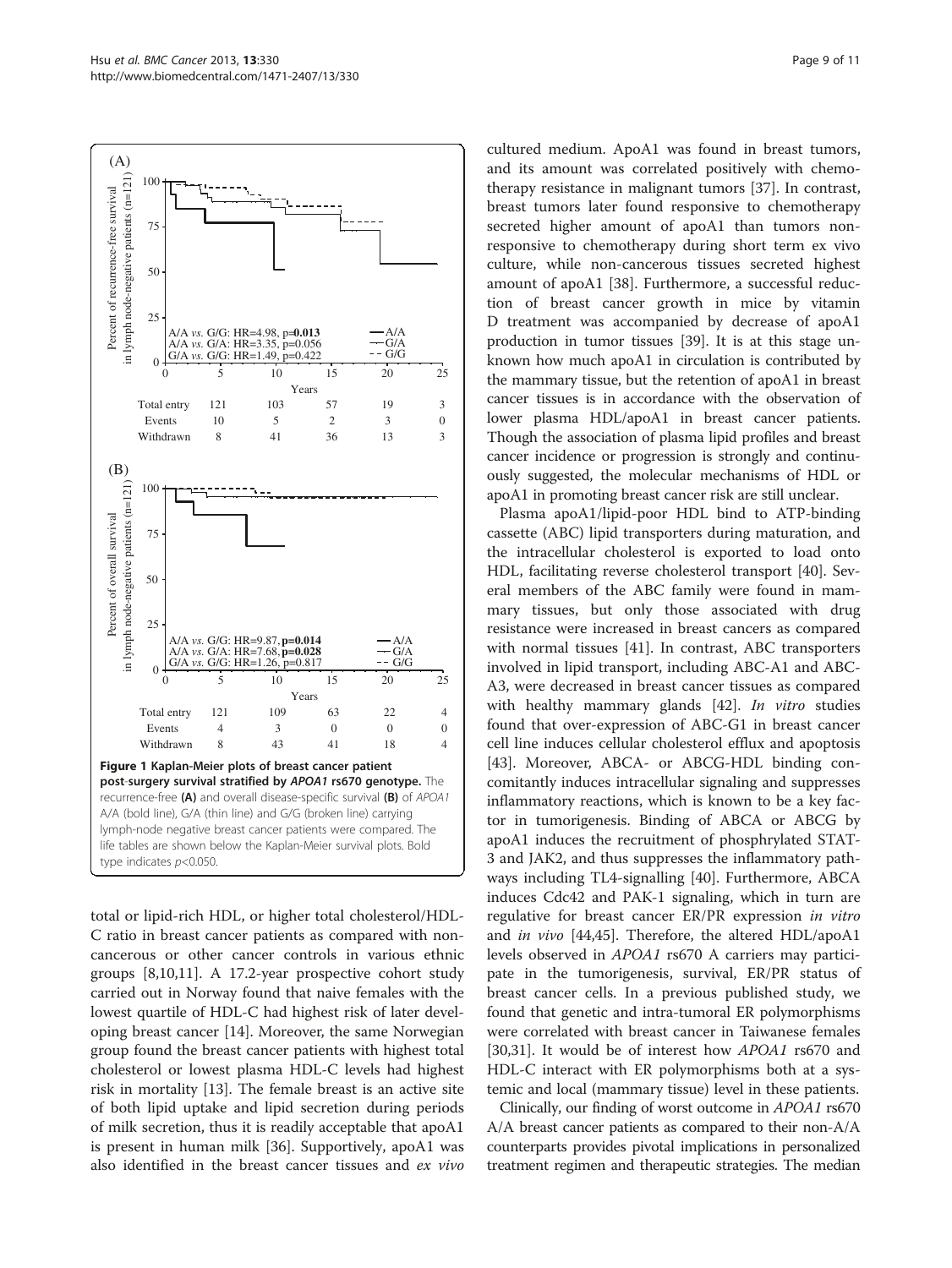<span id="page-9-0"></span>recurrence-free and overall survival years of APOA1 rs670 A/A carrying breast cancer patients were both longer than the standard chemotherapy duration  $(-1 \text{ year})$  and the advised 5-year limit for continuous TAM usage. As the patients recruited in this study were non-obese and of early tumor-staging, the administration of adjuvant therapy may be less intensive. Furthermore, the prognostic value of APOA1 rs670 was even more evident in the lymph nodenegative patients, who were given less adjuvant therapies under the current assessment guidelines. Thus APOA1 rs670 A/A carriers may benefit from advanced therapies. Recent studies demonstrated that administration of apoA1 mimetic peptides reduced the development of cancer in murine models [[46,47\]](#page-10-0). Furthermore, a large cohort study on the effect of post-diagnosis statin use in breast cancer females reported a lowered risk in cancer recurrence [[48](#page-10-0)]. These reports suggest that raising HDL-C or apoA1 may be preventive or therapeutic for breast cancers, especially in the APOA1 rs670 A/A carrying patients. On the other hand, due to the low plasma HDL-C and tumor ER/PR negativity in the APOA1 rs670 A/A carriers, the usage of TAM in these breast cancer patients may be controversial and require further evaluation.

## Conclusions

In conclusion, we demonstrated the correlation of dyslipidemia-associated APOA1 rs670 minor allele with unfavorable baseline characteristics in Taiwanese breast cancer patients, and the 10-year follow-up revealed patients carrying both minor alleles had worst survival in lymph node-negative patients. Though TAM treatment naïve plasma HDL-C levels of the recruited patients were unavailable, our data was consistent after appropriate adjustments for possible confounding factors. Our study provides novel clinical directions for both personalized treatment regimen and therapeutic strategies.

## Additional files

[Additional file 1:](http://www.biomedcentral.com/content/supplementary/1471-2407-13-330-S1.doc) The distributions of tested SNPs on APOA1/C3/A5 gene cluster in breast cancer patients and healthy controls.

[Additional file 2:](http://www.biomedcentral.com/content/supplementary/1471-2407-13-330-S2.doc) The linkage disequilibrium pattern of tested APOA1/C3/A5 SNP gene cluster in the study group. The SNP linkage pattern in healthy controls (A) and breast cancer patients (B) are shown. The upper panels show the relative chromosomal localization of the five SNPs, and the lower panels the test results of linkage disequilibrium by Haploview. The colour scale shown in the lower panels demonstrates high linkage disequilibrium (red) to minimal linkage disequilibrium (white). The numbers in the lower panels represent the pair-wise D' values which are shown in two digits after the decimal point. Linkage tests with LOD values ≥2 and D' values >0.80 were considered as presence of significant linkage. D' values of 1.00 are not shown.

[Additional file 3:](http://www.biomedcentral.com/content/supplementary/1471-2407-13-330-S3.doc) The allele frequencies of tested APOA1/C3/A5 SNPs in breast cancer patients and healthy controls.

[Additional file 4:](http://www.biomedcentral.com/content/supplementary/1471-2407-13-330-S4.doc) The comparison of APOA1 rs670 A/A carriage with other risk factors in predicting disease progression.

[Additional file 5:](http://www.biomedcentral.com/content/supplementary/1471-2407-13-330-S5.doc) The Kaplan-Meier survival plots of APOA1 rs670 genotype carrying breast cancer patients. The recurrence-free (A and C) and overall disease-specific survival (B and D) of APOA1 A/A (bold line), G/A (thin line) and G/G (broke line) carrying breast cancer patients were compared. Data from all recruited patients (n=223) are shown in A & B, and lymph-node positive patients (n=90) in  $C \& D$ . The life tables are shown below the Kaplan-Meier plots.

#### Abbreviations

HDL-C: High density lipoprotein-cholesterol; Apo: Apolipoproteins; SNP: Single-nucleotide polymorphisms; BMI: Body mass index; ER: Estrogen receptor; PR: Progesteron receptor; TAM: Tamoxifen.

#### Competing interests

The authors declare that they have no competing interests.

#### Author contributions

MCH, WCH, and KCY conceived and designed the study. MCH and KCY developed the methodology, performed laboratory experiments, and supervised the study. MCH, WCH, and KTL acquired and prepared clinical data. MCH, WCH, KTL, CHW, HYS, ILL and KCY analyzed and interpreted the data. MCH, WCH, KTL, CHW, HYS, ILL and KCY wrote, reviewed and edited the manuscript. All authors read and approved the final manuscript.

#### Acknowledgments

We would like to thank Miss Ting-Yu Hou and Miss I-Chun Shih for technical support and assistance. This study is supported by the National Science Council, Taiwan (grant no. NSC 100-2321-B-006-015-MY3, and NSC 100-2320 -B-006-007-MY3). This article is prepared in memory of the late Professor Ping-Wen Lin (1951–2012).

#### Author details

<sup>1</sup> Research Center for Medical Laboratory Biotechnology, College of Medicine, National Cheng Kung University, Tainan, Taiwan. <sup>2</sup>Department of Medical Laboratory Science and Biotechnology, College of Medicine, National Cheng Kung University, Tainan, Taiwan. <sup>3</sup>Department of Surgery, College of Medicine, National Cheng Kung University, Tainan, Taiwan. <sup>4</sup>Department of Surgery, Yang Ming Hospital, Chiayi, Taiwan. <sup>5</sup>Department of Family Medicine, College of Medicine, National Cheng Kung University, Tainan, Taiwan. <sup>6</sup>Department of Medical Laboratory Science and Biotechnology, College of Health Sciences, Kaohsiung Medical University, Kaohsiung, Taiwan. <sup>7</sup> Center of Infectious Disease and Signaling Research, College of Medicine National Cheng Kung University, Tainan, Taiwan.

#### Received: 22 March 2013 Accepted: 30 June 2013 Published: 5 July 2013

#### References

- 1. Hutchinson L: Breast cancer: challenges, controversies, breakthroughs. Nat Rev Clin Oncol 2010, 7(12):669–670.
- 2. Oakman C, Santarpia L, Di Leo A: Breast cancer assessment tools and optimizing adjuvant therapy. Nat Rev Clin Oncol 2010, 7(12):725–732.
- 3. Cheng SH, Tsou MH, Liu MC, Jian JJ, Cheng JC, Leu SY, Hsieh CY, Huang AT: Unique features of breast cancer in Taiwan. Breast Cancer Res Treat 2000, 63(3):213–223.
- 4. Huang CS, Lin CH, Lu YS, Shen CY: Unique features of breast cancer in Asian women–breast cancer in Taiwan as an example. J Steroid Biochem Mol Biol 2010, 118(4–5):300–303.
- 5. Champ CE, Volek JS, Siglin J, Jin L, Simone NL: Weight gain, metabolic syndrome, and breast cancer recurrence: are dietary recommendations supported by the data? Int J Breast Cancer 2012, 2012:506868.
- 6. La Vecchia C, Giordano SH, Hortobagyi GN, Chabner B: Overweight, obesity, diabetes, and risk of breast cancer: interlocking pieces of the puzzle. Oncologist 2011, 16(6):726–729.
- 7. Eckel RH, Alberti KG, Grundy SM, Zimmet PZ: The metabolic syndrome. Lancet 2010, 375(9710):181–183.
- 8. Chang SJ, Hou MF, Tsai SM, Wu SH, Hou LA, Ma H, Shann TY, Tsai LY: The association between lipid profiles and breast cancer among Taiwanese women. Clin Chem Lab Med 2007, 45(9):1219–1223.